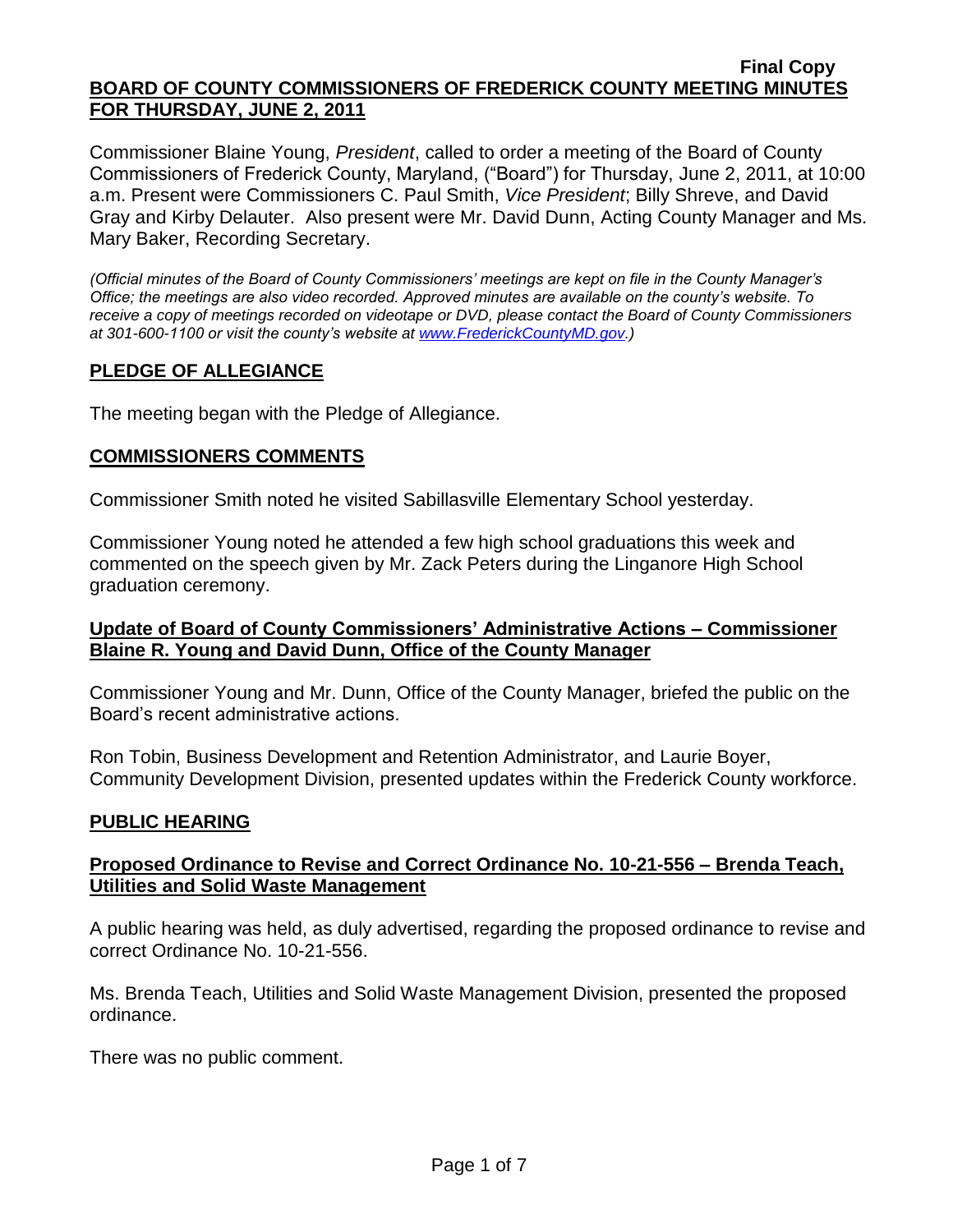Commissioner Gray moved approval of the proposed ordinance to revise and correct Ordinance No. 10-21-556. Commissioner Smith seconded the motion that passed 5-0.

(A copy of the approved/adopted ordinance can be obtained in the County Manager's Office or from the county's website, [www.FrederickCountyMD.gov.](http://www.frederickcountymd.gov/))

# **AGENDA BREIFING**

Staff presented the following item for public hearing.

Thursday, June 7, 2011, at 7:00 p.m.

 Citizens Convenience Center Tipping Fee - Brenda Teach, Utilities and Solid Waste Management Division

## **CONSENT AGENDA**

#### **BID AWARD**

1. Purchasing Memo #11-190 - Request to Purchase Firewalls and Implementation Services (Piggyback Contract) Award to: Skyline Network Engineering, LLC Award amount: \$123,958.79

### **CHANGE ORDERS**

- 1. Bens Branch Wastewater Pumping Station Contract No. 204F-S, Construction Change Order No. 2 – Rod Winebrenner, Utilities and Solid Waste Management Division
- 2. New Design Water Transmission Main, Part 5 Contract No. 110A5-W, Construction Change Order No. 19 and Associated Budget Transfer – Kevin Demosky, Utilities and Solid Waste Management Division

### **EASEMENT**

1. Amendment to Easement Agreement Between the Board of County Commissioners and Potomac Edison – Ballenger McKinney Enhanced Nutrient Removal (ENR) Wastewater Treatment Plant (WWTP) Expansion – Beth Ramacciotti, Utilities and Solid Waste Management Division

### **GRANTS**

- 1. FY 2011 Maryland Institute of Emergency Medical Services Systems Matching and Hardship Grant Application – Dave Chisholm, Fire and Rescue Services Division
- 2. FFY 2012 Governor's Office of Crime Control and Prevention Edward J. Byrne Justice Assistance Grant – Marty Gallagher, Sheriff's Office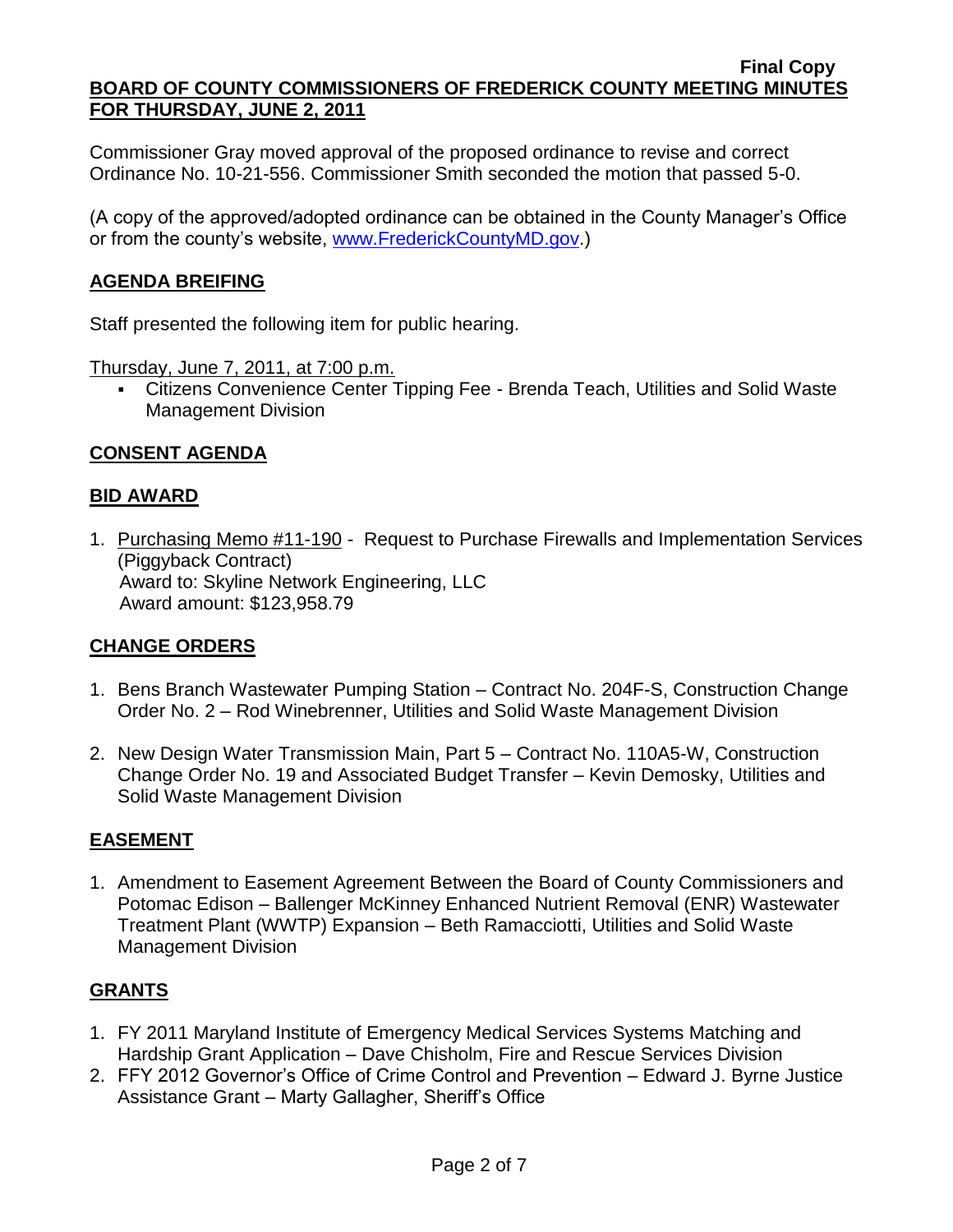- 3. Community Partnership Agreement Christal Hanson, Citizens Services Division
- 4. Healthy Families / Home Visiting Grant Christal Hanson, Citizens Services Division

Commissioner Gray moved approval of the consent agenda as presented with the exception of grant #3. Commissioner Smith seconded the motion that passed 5-0.

Ms. Hanson presented information regarding grant #3.

Commissioner Shreve moved approval of grant #3 as presented. Commissioner Gray seconded the motion that passed 5-0.

### **ADMINISTRATIVE BUSINESS**

### **Approval of Board of County Commissioners' Meeting Minutes**

The following set of minutes were approved by unanimous consent:

- Thursday, May 5, 2011 (Amended)  $\bullet$
- Thursday, May 5, 2011, Closed Session (Amended)  $\bullet$
- Thursday, May 12, 2011  $\bullet$
- Thursday, May 12, 2011, Closed Session

### **Frederick County's Neighborhood Green Grant Proposal to the National Fish and Wildlife Foundation's Small Watersheds Grant Program – Shannon Moore, Community Development Division**

Ms. Moore presented the proposed grant.

Commissioner Smith moved approval of the grant as presented. Commissioner Gray seconded the motion that passed 4-0 with Commissioner Shreve opposed.

## **Decision Regarding Revised Personnel Rules for Citizens Care and Rehabilitation Center / Montevue Assisted Living (Public Hearing Held 5/17/11) – Dr. Sonja Sperlich, Citizens Nursing Home Board of Trustees**

Mr. Mitch Hose and Mr. Miles Ward, Human Resources Division, presented the revised personnel rules.

Commissioner Smith moved approval of the revised rules as a result of the public hearing, including the incorporation of the edit to Page 18, Section F – Carryover and Usage of PTO, to have PTO reflected in days. Commissioner Shreve seconded the motion that passed 5-0.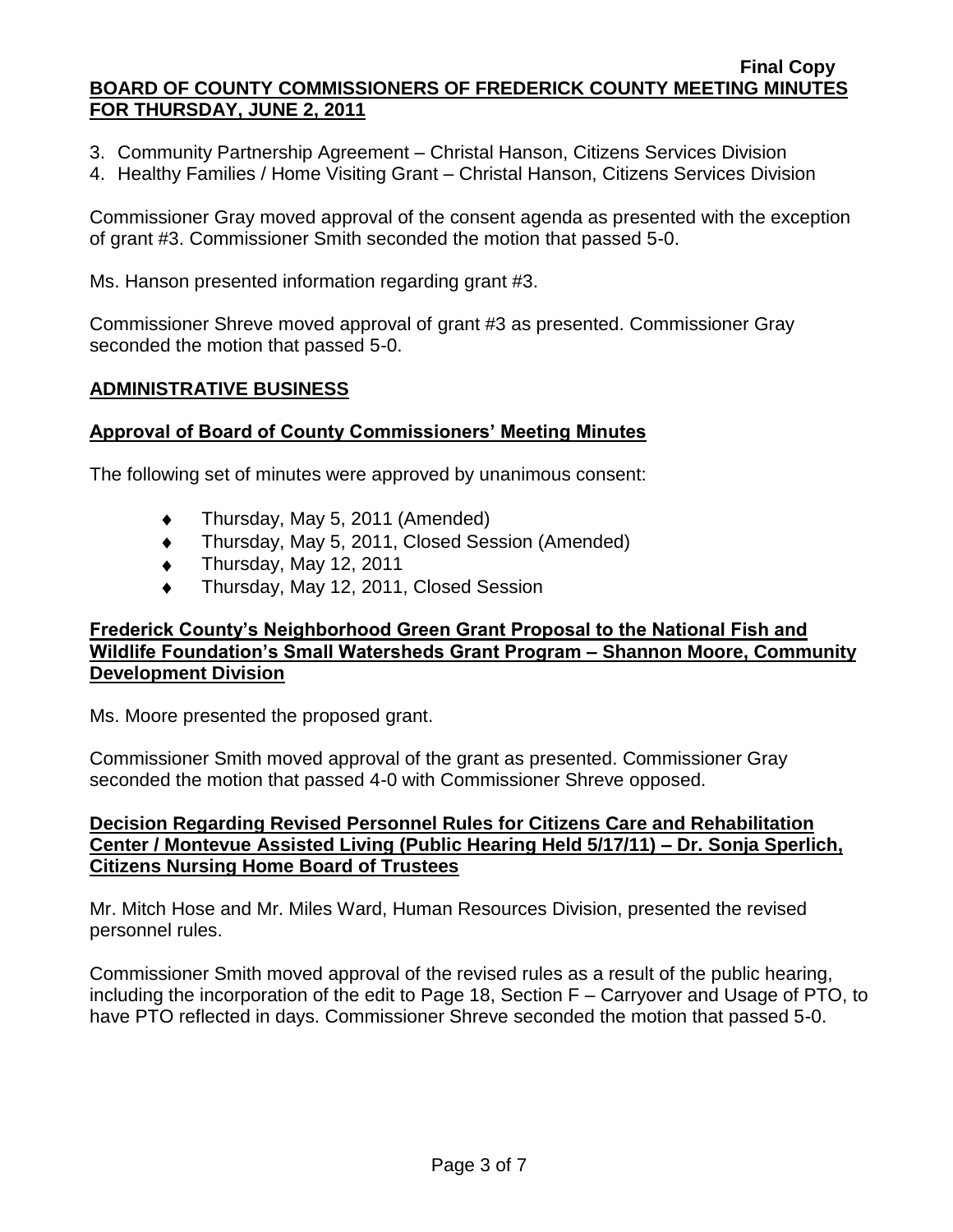## **Bid Award – Purchasing Memo #11-196 – Contract Renewal (1st of 2) for Forensic Nurse Services to the Child Advocacy Center's Clients - Hal Good, Finance Division**

Mr. Good presented the proposed purchasing memo.

Commissioner Smith moved approval of Purchasing Memo #11-196 as presented. Commissioner Delauter seconded the motion that passed 5-0.

### **Adoption of the FY 2012 Operating Budget, FY 2012 Capital Budget and FY 2012 – 2017 Capital Improvements Program (CIP) – Kelly Weaver, Finance Division**

Ms. Weaver presented the proposed budgets.

Commissioner Smith moved to add \$6,000 to the Board's travel account, which would allow \$1,200 per Commissioner to use for travel expenses, to come from the CIP fund noting any excess at the end of the term would be put back into the CIP fund. Commissioner Gray seconded the motion that failed 2-3 with Commissioners Young, Shreve and Delauter opposed.

Commissioner Shreve moved to adopt the operating and capital budgets as presented. Commissioner Delauter seconded the motion that passed 4-1 with Commissioner Gray opposed.

### **WORKSESSION**

(Commissioner Gray left the meeting.)

## **Review of Preliminary Draft Chapter One of the Water and Sewerage Plan and Public Comment Received on Water and Sewer Related Policy Issues – Tim Goodfellow, Community Development Division**

Mr. Goodfellow presented the proposed draft.

Public comment was taken from:

- Rand Weinberg, Esquire, Weinberg and Miller
- Andrew DiPasquale, Esquire, Miles and Stockbridge, P.C.
- Rolan Clark
- Ron Thompson, PenMar Associates
- David Severn, Esquire, Severn, O'Connor and Kresslein, P.A.
- **Bonnie Bailey-Baker**

No action was taken on this item; the Board was in agreement with staff's recommendations.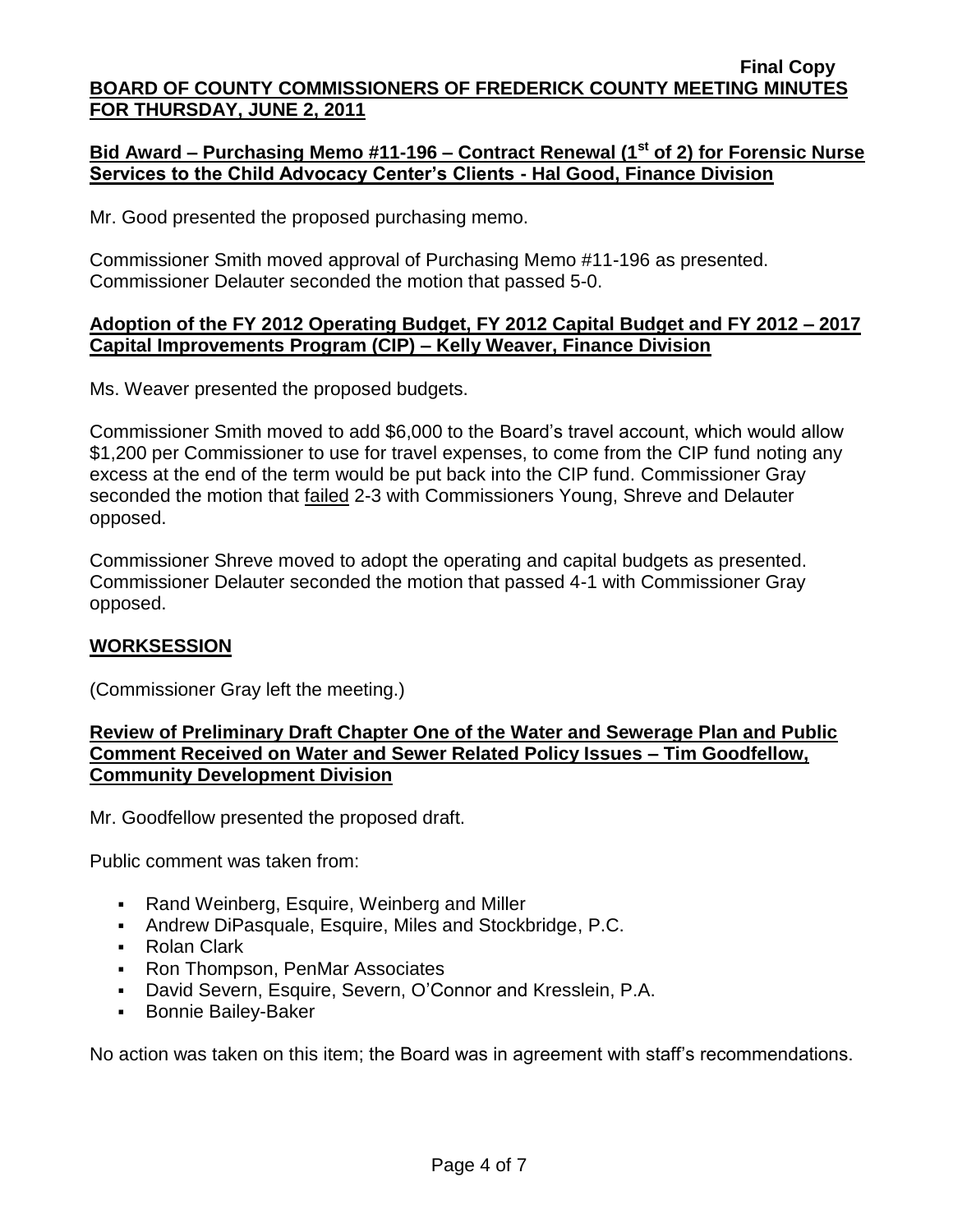## **Proposed Adequate Public Facilities Ordinance (APFO) School Mitigation Fee Ordinance – Kathy Mitchell, Office of the County Attorney**

Ms. Mitchell presented the proposed ordinance.

Public comment was taken from:

- Rolan Clark
- **Bonnie Bailey-Baker**
- Rand Weinberg, Esquire, Weinberg and Miller
- Steve Seawright, Frederick County Builders Association

Commissioner Young moved to take the proposed ordinance through the public hearing process as presented including Exhibit 1 and the five-year sunset provision. Commissioner Smith seconded the motion that passed 4-0 with Commissioner Gray absent.

### **COMMISSIONERS COMMENTS**

None.

## **PUBLIC COMMENTS – (5 MINUTE PRESENTATION)**

- Rolan Clark
- Rand Weinberg, Esquire, Weinberg and Miller

# **QUESTIONS - PRESS**

None.

### **CLOSED SESSION**

Commissioner Smith moved to proceed into closed session in accordance with Maryland Annotated Code State Government Article § 10-508(a) (3) To consider the acquisition of real property for a public purpose and matters directly related thereto. Commissioner Shreve seconded the motion that passed 4-0 with Commissioner Gray absent.

### **ADJOURN**

The meeting adjourned at 2:05 p.m.

# Mary E. Baker Recording Secretary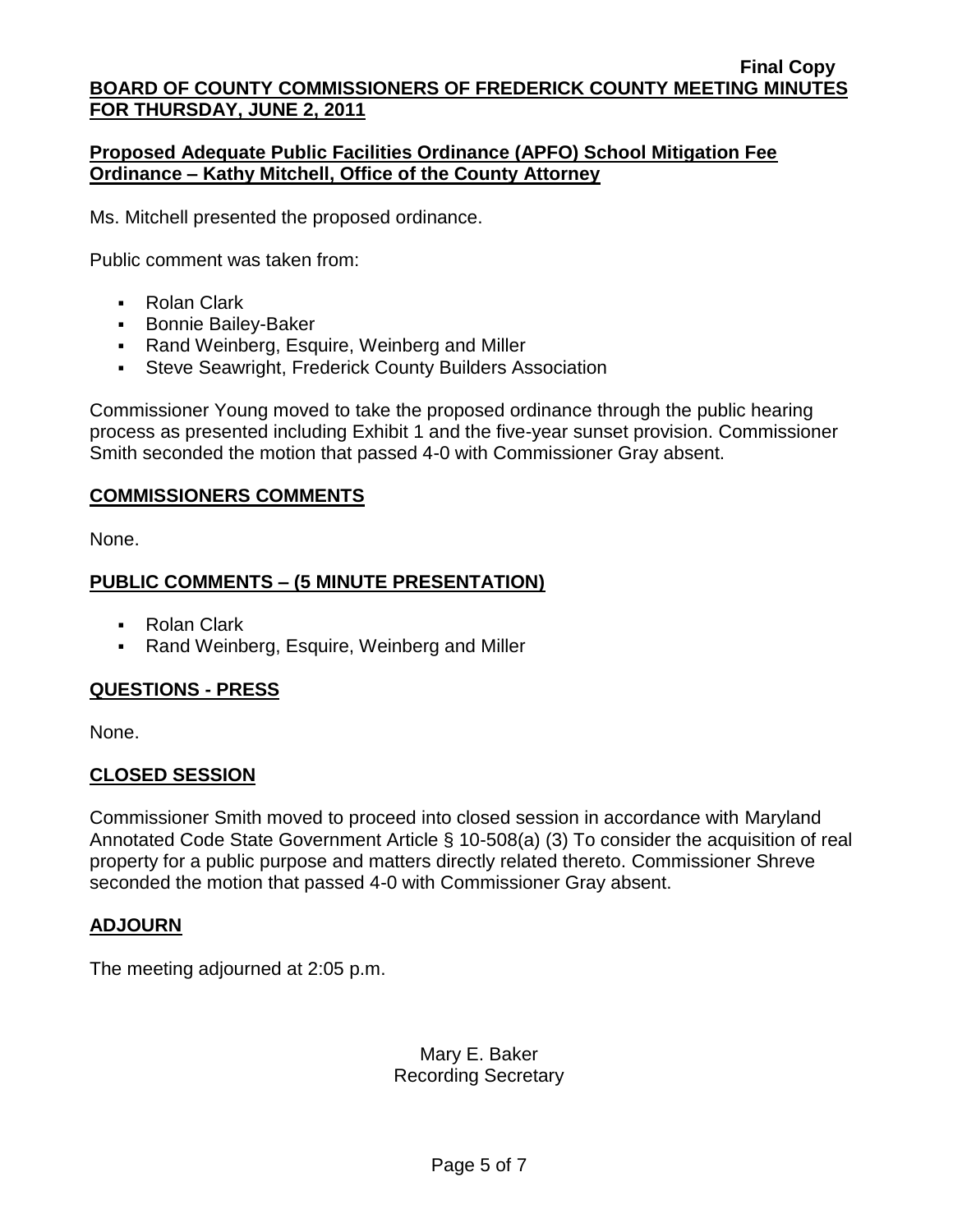## **FORM OF STATEMENT FOR CLOSING THE MEETING OF THURSDAY, JUNE 2, 2011**

## **STATUTORY AUTHORITY TO CLOSE SESSION**

#### **State Government Article §10-508(a):**

(3) To consider the acquisition of real property for a public purpose and matters directly related thereto.

#### **Motion:**

Commissioner Smith moved to proceed into closed session in accordance with Maryland Annotated Code State Government Article § 10-508(a) (3) To consider the acquisition of real property for a public purpose and matters directly related thereto. Commissioner Shreve seconded the motion that passed 4-0 with Commissioner Gray absent.

#### **Time and Location:**

2:10 p.m. – Third Floor Meeting Room, Winchester Hall

#### **Topic to be Discussed:**

To consider the acquisition of an interest in property for agricultural preservation purposes.

Mary Baker Recording Secretary